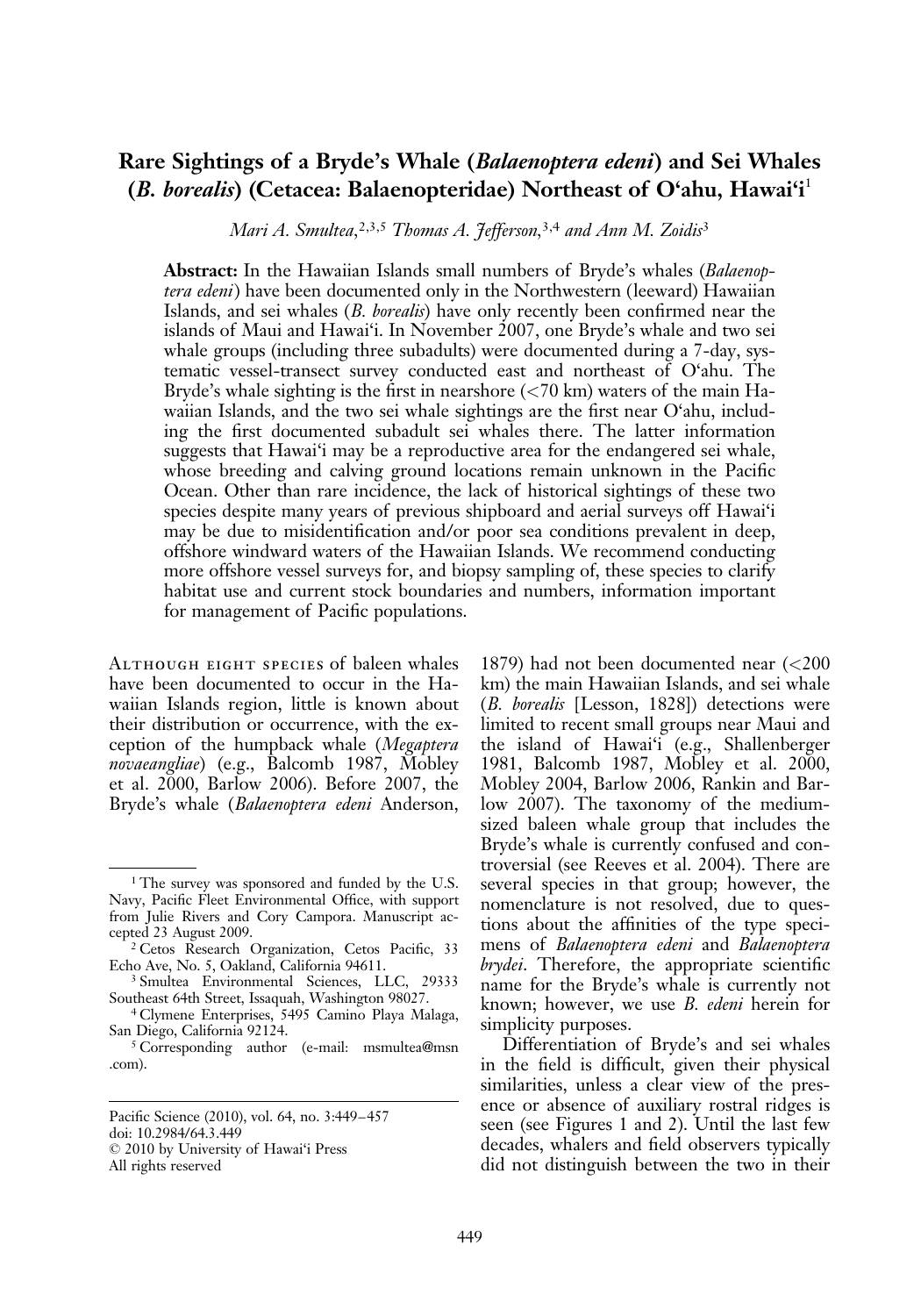# 450 PACIFIC SCIENCE . July 2010



Figure 1. Photo of a Bryde's whale seen 13 November 2007 showing the presence of auxiliary rostral ridges, a diagnostic characteristic unique to this species (see text).



Figure 2. Photo of a subadult sei whale seen 16 November 2007 showing the lack of auxiliary rostral ridges. Several apparent cookie-cutter shark bite marks can also be seen.

records ( Jefferson et al. 2008), and there is continued confusion and lack of species verification associated with many reported Bryde's and sei whale records. Furthermore, their underwater vocalizations have only recently been verified and only in a few areas (e.g., Gedamke et al. 2001, Oleson et al. 2003, Rankin and Barlow 2007). Consequently, corroborated identification data differentiating these two species are important to further understand their populations and life-history patterns, particularly for the sei whale, which is listed as Endangered under the U.S. Endangered Species Act (ESA).

The Bryde's whale is circumglobally distributed in tropical and subtropical oceans, where it is the only whale species known to habitually occur year-round (Reeves et al.

2002, Jefferson et al. 2008). It is typically one of the more ubiquitous whale species in shallow coastal waters, although it also occurs in offshore waters (Reeves et al. 2002, Jefferson et al. 2008). It tends to inhabit areas with higher primary productivity (Kato 2002). Bryde's whales do not have a well-defined breeding season, because births have been documented year-round.

Less is known about the sei whale, which is considered one of the most poorly known of all the baleen whales (see Horwood 2002). Despite being heavily hunted by whalers in both hemispheres during the twentieth century, little is known of their distribution and movements in most areas. From whaling data, sei whales are known to breed and calve during fall (Horwood 2002, Reeves et al.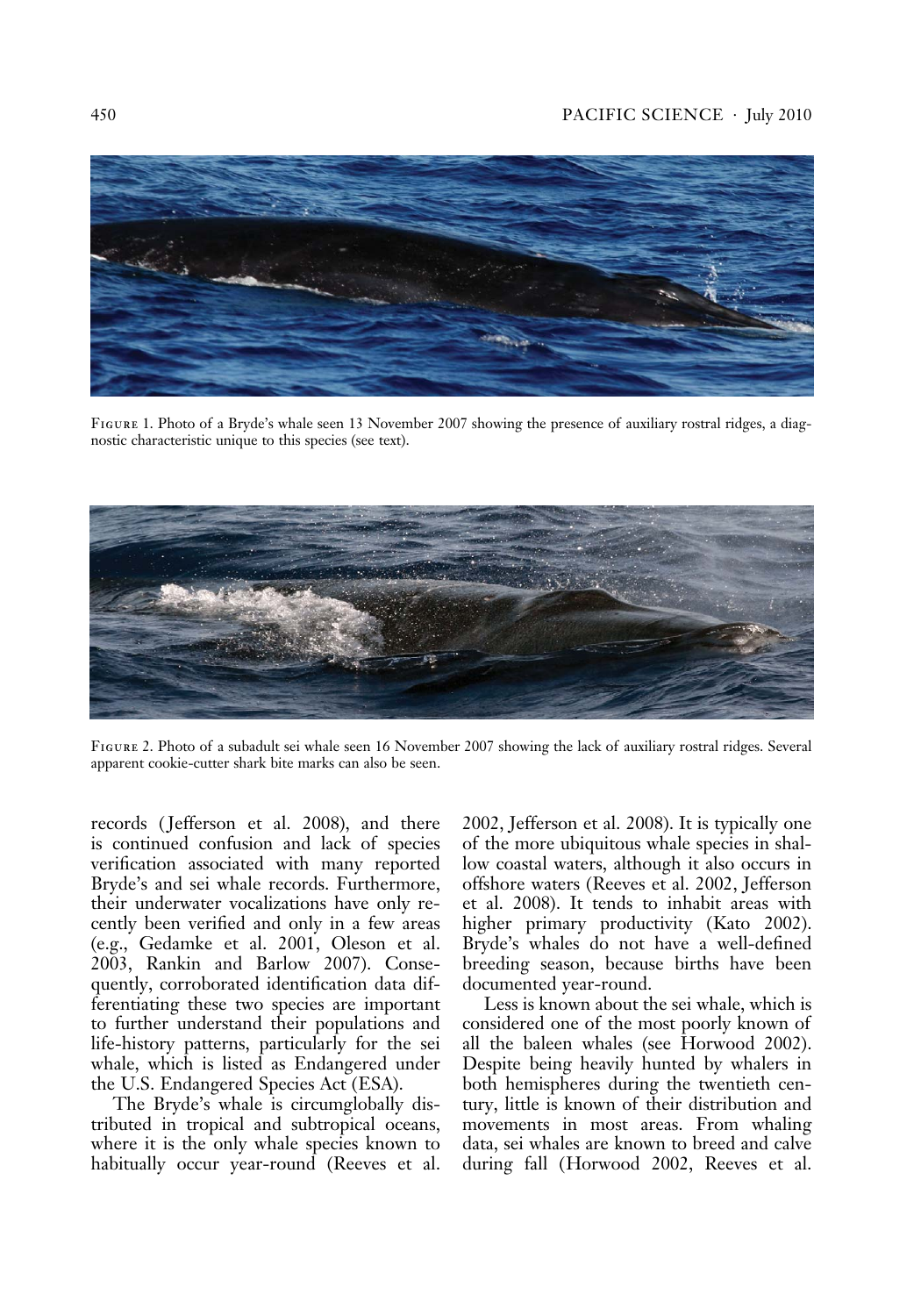

Figure 3. Map showing locations of the one Bryde's whale and two sei whale group sightings made during November 2007 northeast of O'ahu. The inset shows the location of the study area within the Hawaiian Islands.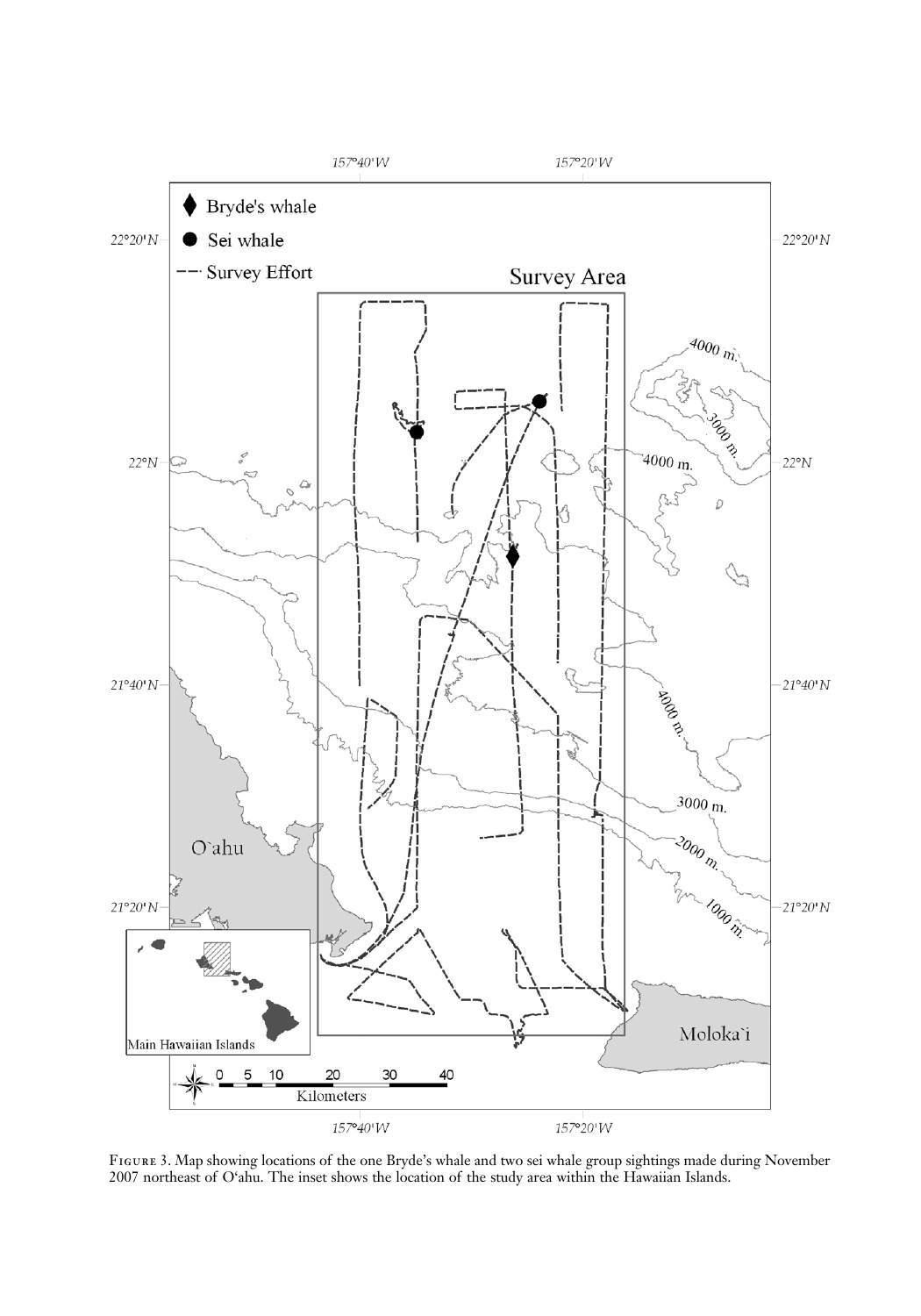2002, Jefferson et al. 2008). Breeding/calving grounds of North Pacific sei whales have not been located, although 16 sei whales were recently documented in the Mariana Islands during winter 2007 (Fulling et al. 2007).

The purpose of this paper is to document the occurrence of Bryde's and sei whales, particularly subadult sei whales, near O'ahu so that they are considered in management decisions that may affect them. Further, we want to stress the importance of collecting data that allow species verification, because these species are difficult to differentiate and at a distance could be mistaken as humpback whales during their winter breeding season.

#### materials and methods

Visual observations were conducted while following predetermined north-south linetransect survey lines in waters east and northeast of O'ahu, Hawai'i, from 11 to 18 November from aboard the 29-m M/V Searcher (Figure 3). The survey grid measured approximately 55 km wide by 130 km long and encompassed waters near the coast to approximately 100 km from shore and over 5,000 m deep. Six experienced observers (four of whom each had over 15 yr of experience) rotated through three positions. Two scanned an approximately 90° arc from dead ahead (0 degrees) to just past the beam on their respective side of the vessel using  $25 \times 150$ pedestal-mounted binoculars (Big Eyes Binoculars, Victoria, British Columbia, Canada) located at each forward (bow) corner of the vessel on the flying bridge platform (eye-level elevation 7.9 m above sea level). A third observer scanned the region nearest the vessel and out to the horizon with the unaided eye or with  $7 \times 50$  reticle binoculars (West Marine, Watsonville, California). The third observer also functioned as the dedicated data recorder using a laptop computer with a real-time Global Positioning System (GPS) input. When a sighting was made, the vessel broke from the transect line to follow and conduct detailed behavioral observations of whales for up to approximately 2 hr. The vessel maintained a slow (about 2–9 km/hr) parallel course to the whales to obtain photographs and/or video as possible. Field review of digital photographs taken during sightings allowed keying of species' diagnostic features.

## results and discussion

A single sei whale was seen on 12 November, followed by a single Bryde's whale on 13 November and a group of three sei whales on 16 November near the same latitude as the first single sei whale sighting (Figure 3, Table 1). All three sightings occurred northeast of O'ahu in waters 2,000–5,000 m deep and approximately 50–70 km from shore. Observations continued with each group until species identification was definitively confirmed.

The Bryde's whale identification was confirmed by the presence of three rostral ridges combined with a prominent falcate dorsal fin, body length, surfacing behavior, and snout shape. The sei whales were confirmed by lack of accessory rostral ridges, slightly downturned rostrum tip, hooked (''jointed'') dorsal fin, and a slight chevron on the dorsal surface (Figure 4 [see Jefferson et al. 2008]). At least 15 fresh bite scars, presumably made by cookie-cutter sharks (Isistius brasiliensis), were seen on and below the dorsal fin on the right side of the Bryde's whale, and some of the sei whales had similar ( but fewer) white scars (Figures 2 and 5). The three sei whales sighted together were believed to be not more than 1–2 yr old based on their estimated body lengths of approximately 9 m compared with a typical reported length of about 12–16 m for adult sei whales (Table 1) (see Masaki 1976, Lockyer 1981, Lockyer and Martin 1983). We considered them to be subadults (defined herein as postweaned physically immature animals). Detailed behavioral observations were made during all three sightings, and animals in all three groups maintained slow travel with no apparent adverse (e.g., avoidance) reactions to the vessel. The three subadult sei whales appeared to "surf" the swells, often "gliding" approximately 1–2 m below the water surface parallel to the vessel with little or no movement of the tail flukes. On numerous occasions, all three sei whales approached the vessel, then crossed the bow and appeared to ''ride'' the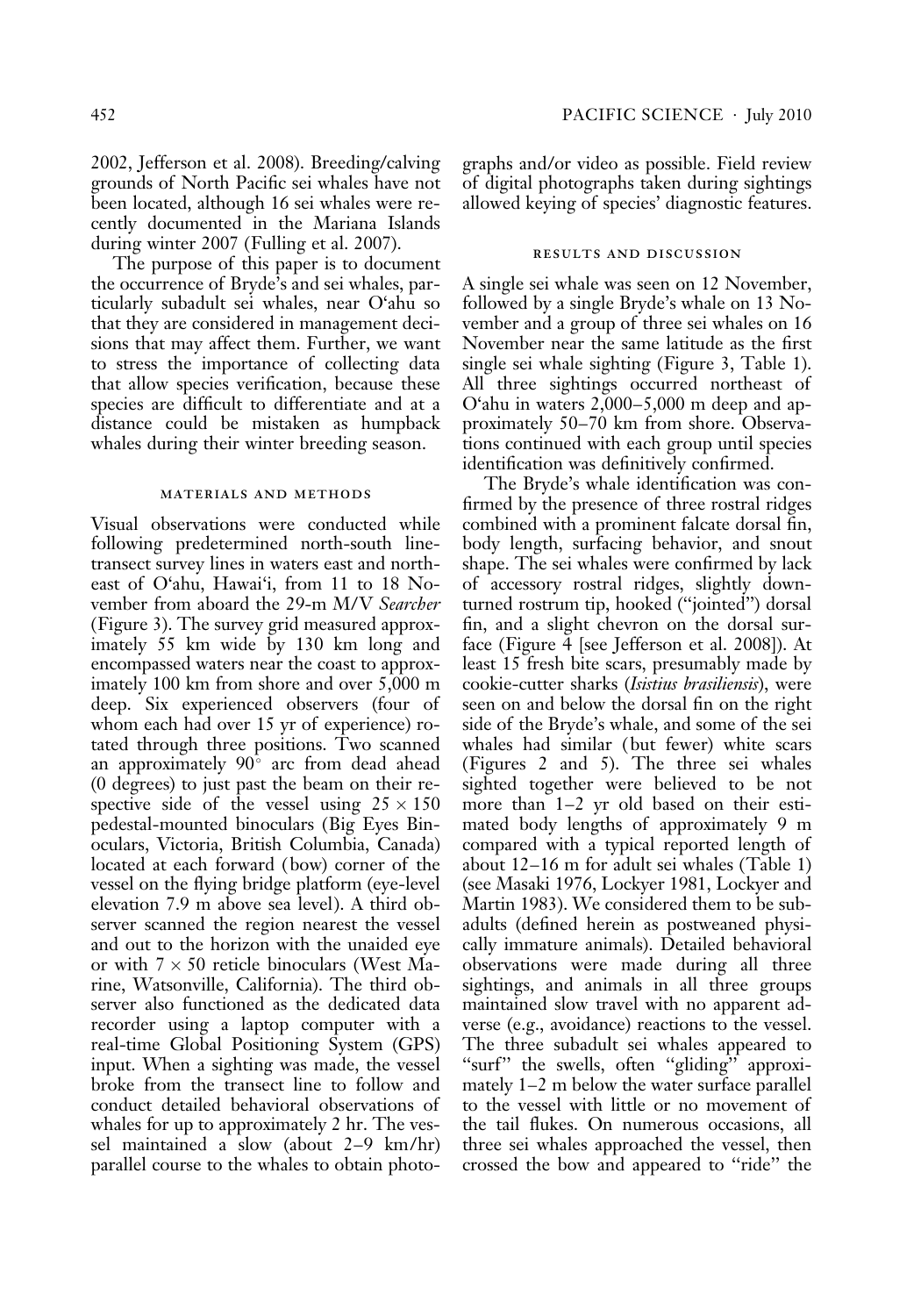| 22° 05.70',<br>$22^{\circ}$ 02.71'.<br>$1^{\circ} 51.90'$ ,<br>Lat. (N), | Group<br>Size/Type<br>$\begin{array}{c}\n\left(\sim\!1\!-\!2\right.$ yr<br>3 subadult<br>1 adult<br>1 adult | Length (m)<br>Approx.<br>Body<br>$9 - 10$<br>$\sim$ 12<br>$\mathcal{S}$           | $64 \text{ min}$<br>$50 \text{ min}$<br>Time<br>Total<br>Obs. | ~1,500<br>$\sim$ 5,000<br>Depth<br>Water<br>$\widehat{\mathbf{H}}$ | Sea State<br>Beaufort<br>$2 - 3$       | min. dives. Logging just below water surface and<br>"no-blow" rises seen. Whale seemed undisturbed<br>by vessel and paralleled and closely $(\sim20 \text{ to } 30 \text{ m})$<br>Whale did not appear to actively avoid vessel and<br>11 surfacing sequences observed. Dives lasted 4-14<br>approached on numerous occasions, maintaining<br>south at $\sim$ 2-6 km/hr (1-3 kt). They repeatedly<br>sometimes logged at surface. Whales repeatedly<br>crossed bow to within 5 m, "surfing" bow wave<br>two closely spaced blows followed by 8- to 12-<br>26 surfacing sequences observed. Typically made<br>Eight surfacing sequences observed. Dives lasted<br>followed/paralleled vessel, traveling generally<br>min. Exhaled underwater at least three times.<br>and swells. Whale movement appeared to be<br>8-10 min. Often traveled just below surface,<br>propelled by swells. All three whales seemed<br>Summary of Observed Behavior<br>approached vessel bow repeatedly while<br>maintaining $\sim$ 7 km/hr (3-4 kt) travel.<br>$\sim$ 6–9 km/hr (3–5 kt) travel. |
|--------------------------------------------------------------------------|-------------------------------------------------------------------------------------------------------------|-----------------------------------------------------------------------------------|---------------------------------------------------------------|--------------------------------------------------------------------|----------------------------------------|------------------------------------------------------------------------------------------------------------------------------------------------------------------------------------------------------------------------------------------------------------------------------------------------------------------------------------------------------------------------------------------------------------------------------------------------------------------------------------------------------------------------------------------------------------------------------------------------------------------------------------------------------------------------------------------------------------------------------------------------------------------------------------------------------------------------------------------------------------------------------------------------------------------------------------------------------------------------------------------------------------------------------------------------------------------------------|
| <i>borealis</i> )<br>Sei whale                                           | (Balaenoptera<br>borealis)<br>Bryde's whale<br>(B. brydei/<br>edeni)<br>Sei whale (B.<br>Species            | $157^{\circ} 26.20'$<br>$157^{\circ}$ 34.95'<br>$157^{\circ}$ 22.59'<br>Long. (W) |                                                               |                                                                    | 145 min $\sim$ 2,500<br>Oʻahu, Hawaiʻi | Sighting Information for the Bryde's and Two Sei Whale Sightings Made during a Vessel-Based, Line-Transect Visual Survey 11–17 November 2007 Northeast of                                                                                                                                                                                                                                                                                                                                                                                                                                                                                                                                                                                                                                                                                                                                                                                                                                                                                                                    |

 $\operatorname{TABLE}1$ TABLE 1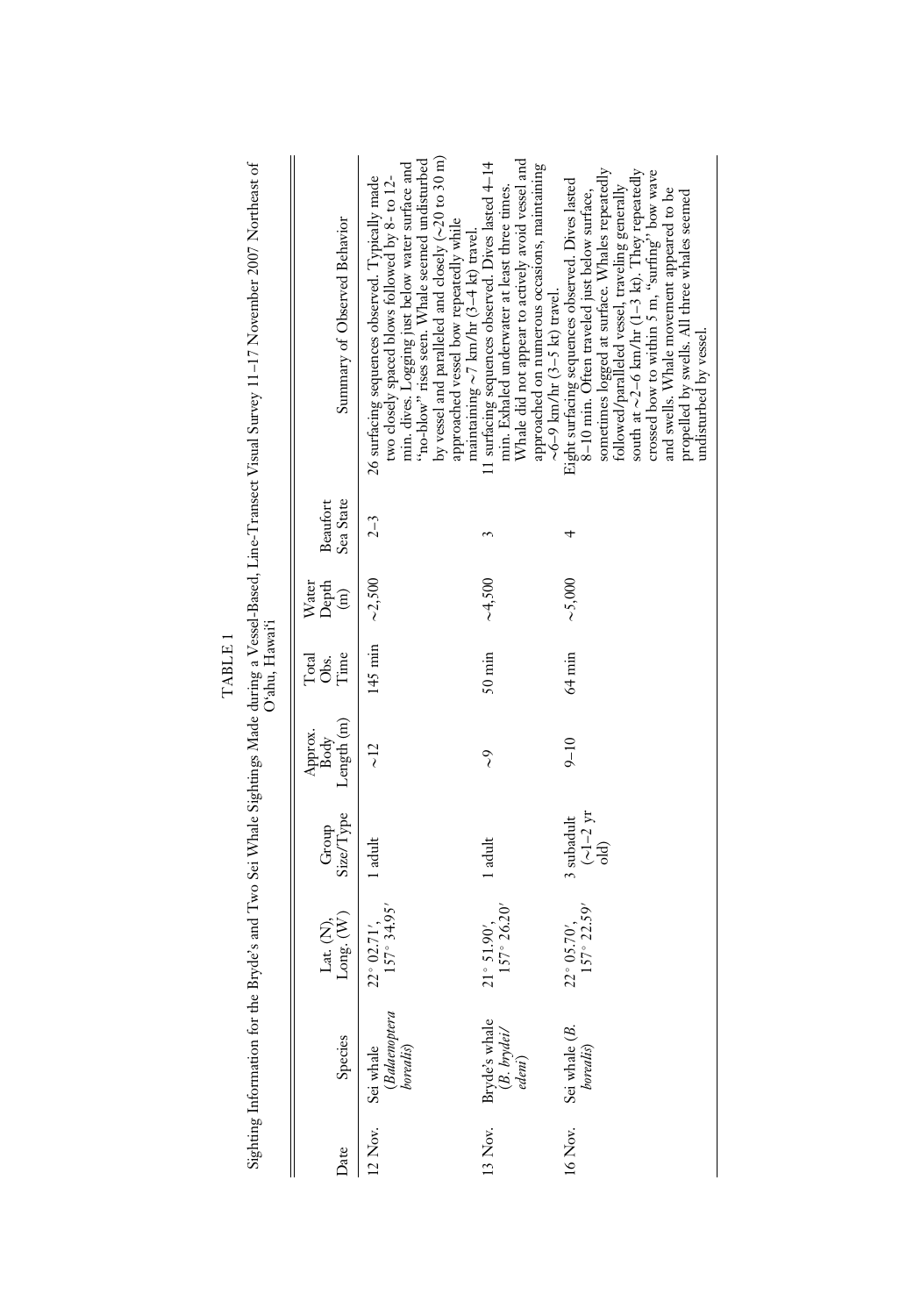## 454 PACIFIC SCIENCE . July 2010



Figure 4. Photo of the dorsal fin of a sei whale seen 16 November 2007. The ''jointed'' shape of this dorsal fin is characteristic of the species (see text).



Figure 5. Photo of a Bryde's whale seen 13 November 2007 showing presumed cookie-cutter shark bite scars on its lateral body. Note the difference in dorsal fin shape between this Bryde's whale and the sei whale dorsal fin in Figure 4 (also see text for species diagnostics).

bow wave (Table 1). The surfing behavior we observed was attributed to the relatively large swells that day (0.9–1.5 m) and the movement of the observation vessel through the water and swells. Our observers had never seen this continuous repetitive, "leisurely" "surfing" behavior among sei whales, nor has it been reported to occur in the literature. However, sei whales appeared to ''surf'' swells frequently during a 4-month vessel survey in the Mariana Islands during winter 2007 (R. Rowlett, pers. comm.).

Despite several decades of vessel, aerial, and, more recently, acoustic surveys for cetaceans in Hawaiian waters, Bryde's whales have never been documented near the main Hawaiian Islands, and sei whales have rarely and only recently (2002) been documented there (Barlow 2006). Young sei whales have never been documented in this region. Since the 1970s, aerial surveys flown within about 45 km of the coast of the main Hawaiian Islands have never reported any Bryde's or sei whales, although fin whales have occasionally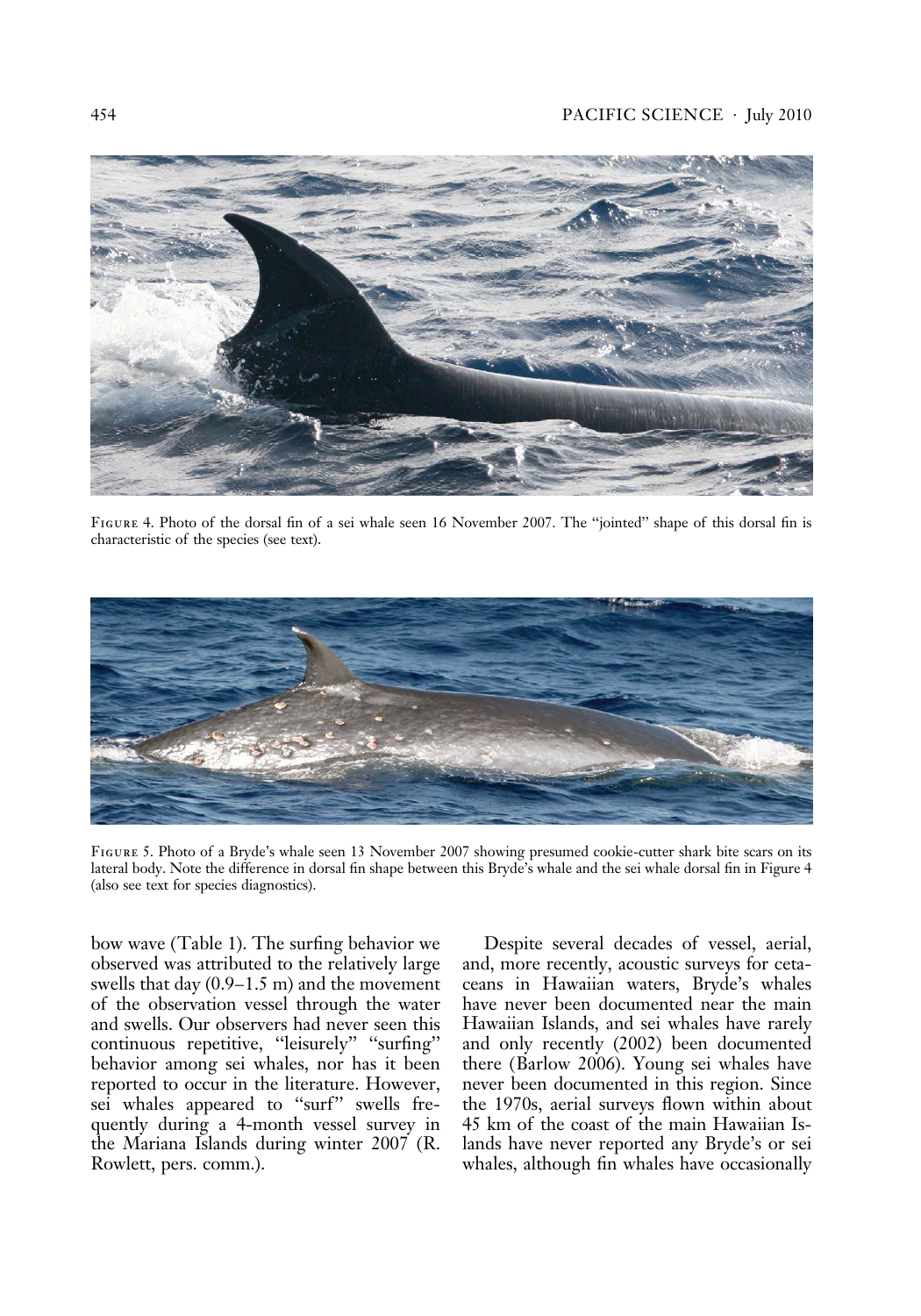been seen (e.g., Herman and Antinoja 1977, Mobley et al. 1996, 2000, Mobley 2004). Many small-boat surveys have also been conducted in coastal Hawaiian waters, mostly near the ''Four-Island'' (Maui, Moloka'i, Lāna'i and Kaho'olawe), the island of Hawai'i, and Kaua'i areas (e.g., Baker and Herman 1981, Darling and McSweeney 1985, Cerchio et al. 1998, Baird et al.  $2008a,b$ ). These have mostly been restricted to waters within 18–22 km of the coast, with a strong bias toward leeward waters <200 m deep (targeting mostly humpback whales) and to a lesser extent waters <1,000 m deep for other species. Taken together, these results suggest that Bryde's and sei whales are not common in coastal waters of the main Hawaiian Islands. Other than rare incidence, the lack of historical sightings of these two species despite many years of previous aerial and shipboard surveys of Hawaiian waters (e.g., Mobley et al. 2000, Mobley 2004, Barlow 2006) may be due to misidentification and/or poor sea conditions prevalent in deep, offshore windward waters of Hawai'i.

Based on our sightings, and those of Barlow (2006), the waters just north of the main Hawaiian Islands may be part of the winter breeding range of the North Pacific sei and Bryde's whales. The estimated body lengths of the three sei whales in sighting number 3 (Table 1) would make them approximately 1 to 2 yr old; thus, they would presumably be subadults and in any event not sexually or physically mature (see Masaki 1976). The presence of young, non-reproductive whales in these waters, as well as presumably breeding adults, lends weight to the potential importance of these waters for this stock.

The responsible U.S. management authority, NOAA Fisheries, now considers that there is a Hawaiian Islands stock of sei whales estimated to number 77 individuals ( $CV =$ 1.06) (Barlow 2006, Carretta et al. 2007). In comparison, an estimated 493 Bryde's whales  $(CV = 0.34)$  inhabit the entire Hawaiian Islands Exclusive Economic Zone (EEZ), primarily around the Northwestern Hawaiian Islands (Barlow 2006, Carretta et al. 2007). These Bryde's whales are provisionally managed by NOAA Fisheries as a ''Hawaiian

Stock,'' although there is currently no biological basis for defining different stocks in the central Pacific Ocean. Given the ESA status of the sei whale, its scarcity in the Hawaiian Islands region, and its poorly known fall/ winter breeding distribution, our recent sei whale sightings in Hawaiian waters, particularly of young individuals, are of management concern (see Carretta et al. 2007). Both sei and Bryde's whales are protected by the U.S. Marine Mammal Protection Act (MMPA). Thus, though apparently rare in the main Hawaiian Islands, both species must be considered relative to potential impacts from increasing anthropogenic activities in waters of the main Hawaiian Islands, including recent interisland high-speed ferry operations, cruise ships, general vessel traffic, and military exercises.

The limited available data suggest that Bryde's and sei whales are rare near the main Hawaiian Islands, and that a small number use deep offshore waters during the fall. It is our hope that the reporting of our sightings here will lead to a better understanding of these two species in Hawaiian waters. We recommend conducting more offshore vessel surveys for, and biopsy sampling of, these species to clarify habitat use and current stock boundaries and numbers, information that is important for management of their populations in the Pacific Ocean.

#### acknowledgments

We thank the crew of the M/V Searcher (Captain Jon Littenberg and crew Peter Dye, Richard Littenberg, Barbara Littenberg, Noah Nugent, and Christian Werjefelt) for their hospitality and support. We also thank highly experienced observers Chris Cutler and Gary Friedrichsen. Julie Hopkins assisted as a recorder/observer and with logistics. Kaylin Quintin provided assistance during the early part of the survey. We also thank the several funders for Cetos Research Non-Profit Organization because those contributions allowed for equipment purchases shared with this survey. We thank Christine Feinholz for her GIS/graphic support. Thanks to Dagmar Fertl and two anonymous reviewers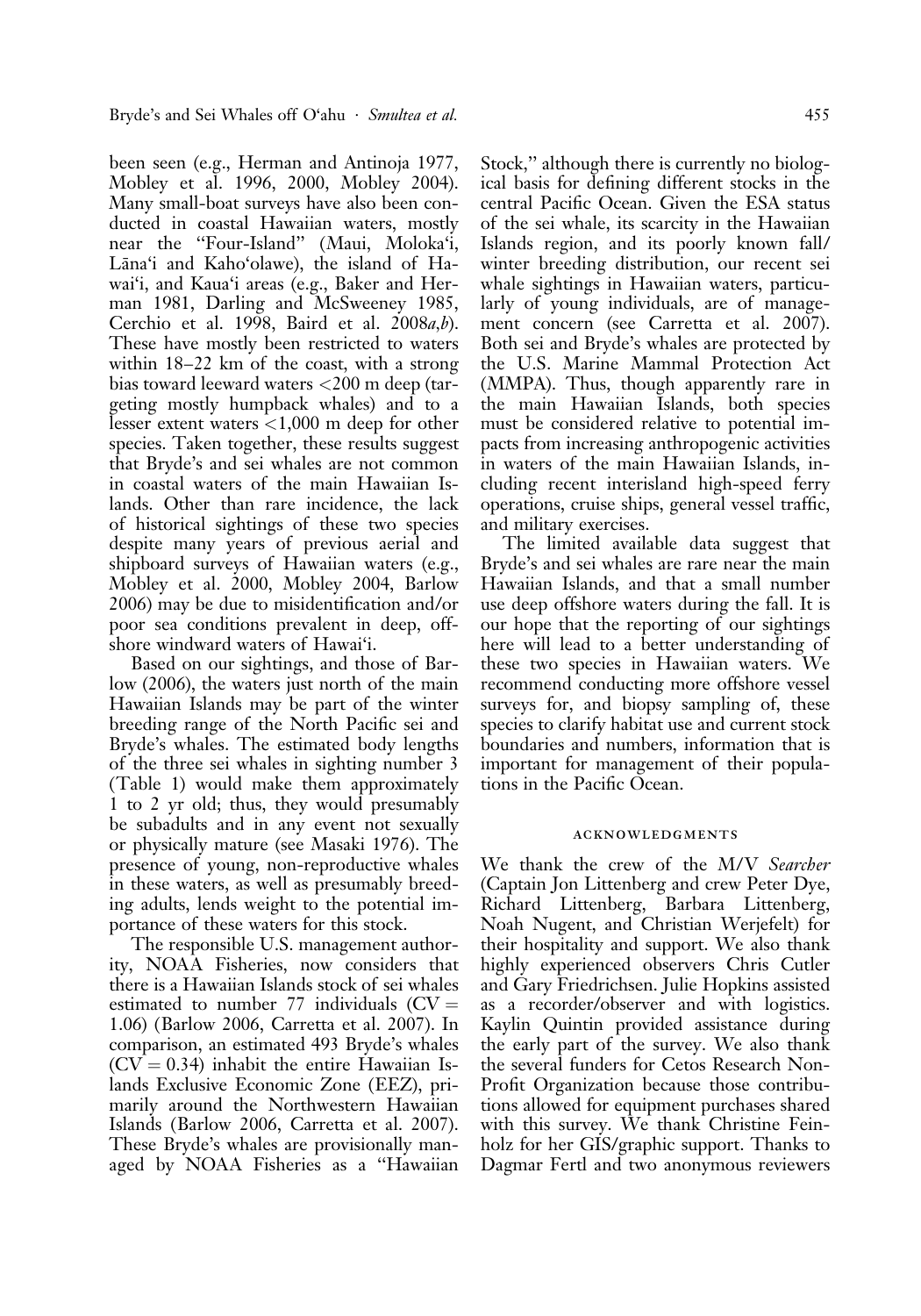for providing helpful comments on the manuscript.

## Literature Cited

- Baird, R. W., A. M. Gorgone, D. J. McSweeney, D. L. Webster, D. R. Salden, M. H. Deakos, A. D. Ligon, G. S. Schorr, J. Barlow, S. D. Mahaffy, and J. W. Durban. 2008a. False killer whales (Pseudorca crassidens) around the main Hawaiian Islands: Long-term site fidelity, inter-island movements, and association patterns. Mar. Mam. Sci. 24:591–612.
- Baird, R. W., D. L. Webster, S. D. Mahaffy, D. J. McSweeney, G. S. Schorr, and A. D. Ligon. 2008b. Site fidelity and association patterns in a deep-water dolphin: Roughtoothed dolphins (Steno bredanensis) in the Hawaiian Archipelago. Mar. Mam. Sci. 24:535–553.
- Baker, S. C., and L. M. Herman. 1981. Migration and local movement of humpback whales (Megaptera novaeangliae) through Hawaiian waters. Can. J. Zool. 59:460– 469.
- Balcomb, K. C. 1987. The whales of Hawaii, including all species of marine mammals in Hawaiian and adjacent waters. Marine Mammal Fund, San Francisco.
- Barlow, J. 2006. Cetacean abundance in Hawaiian waters estimated from a summer/ fall survey in 2002. Mar. Mam. Sci. 22:446–464.
- Carretta, J. V., K. A. Forney, M. S. Lowry, J. Barlow, J. Baker, B. Hanson, and M. M. Muto. 2007. U.S. Pacific marine mammal stock assessments: 2007. NOAA NMFS-Southwest Fisheries Science Center Tech. Memo. 414, La Jolla, California.
- Cerchio, S., C. M. Gabriele, T. F. Norris, and L. M. Herman. 1998. Movements of humpback whales between Kauai and Hawaii: Implications for population structure and abundance estimation in the Hawaiian Islands. Mar. Ecol. Prog. Ser. 175:13–22.
- Darling, J. D., and D. McSweeney. 1985. Observations on the migration of North Pacific humpback whales. Can. J. Zool. 63:308–314.
- Fulling, G. L., J. C. Cotton, J. A. Rivers, and
- P. H. Thorson. 2007. Sei (Balaenoptera borealis) and Bryde's (B. edeni/brydei) whale co-occurrence in the Mariana Islands during the boreal winter. Page 496 in Abstracts of the 17th biennial conference on the biology of marine mammals, December 2007, Capetown, South Africa. Society for Marine Mammalogy, Lawrence, Kansas.
- Gedamke, J., D. P. Costa, and A. Dunstan. 2001. Localization and visual verification of a complex minke whale vocalization. J. Acoust. Soc. Am. 109:3038–3047.
- Herman, L. M., and R. C. Antinoja. 1977. Humpback whales in the Hawaiian breeding waters: Population and pod characteristics. Sci. Rep. Whales Res. Inst. Tokyo 29:59–85.
- Horwood, J. 2002. Sei whale Balaenoptera borealis. Pages 1069–1071 in W. F. Perrin, B. Würsig, and J. G. M. Thewissen, eds. Encyclopedia of marine mammals. Academic Press, San Diego.
- Jefferson, T. A., M. A. Webber, and R. L. Pitman. 2008. Marine mammals of the world: A comprehensive guide to their identification. Academic Press/Elsevier, San Diego.
- Kato, H. 2002. Bryde's whale Balaenoptera edeni and B. brydei. Pages  $171-177$  in W. F. Perrin, B. Würsig and J. G. M. Thewissen, eds. Encyclopedia of marine mammals. Academic Press, San Diego.
- Lockyer, C. 1981. Growth and energy budgets of large baleen whales from the Southern Hemisphere. Pages 379–487 in Mammals in the seas. Vol. 3. General papers and large cetaceans. Food and Agricultural Organization of the United Nations, Rome.
- Lockyer, C., and A. R. Martin. 1983. The sei whale off western Iceland. II. Age, growth and reproduction. Rep. Int. Whaling Comm. 33:465–476.
- Masaki, Y. 1976. Biological studies on the North Pacific sei whale. Bull. Far Seas Fish. Res. Lab. (Shimizu) 14:1–104.
- Mobley, J. R. 2004. Results of marine mammal surveys on U.S. Navy underwater ranges in Hawaii and Bahamas. Report to Office of Naval Research, Arlington,